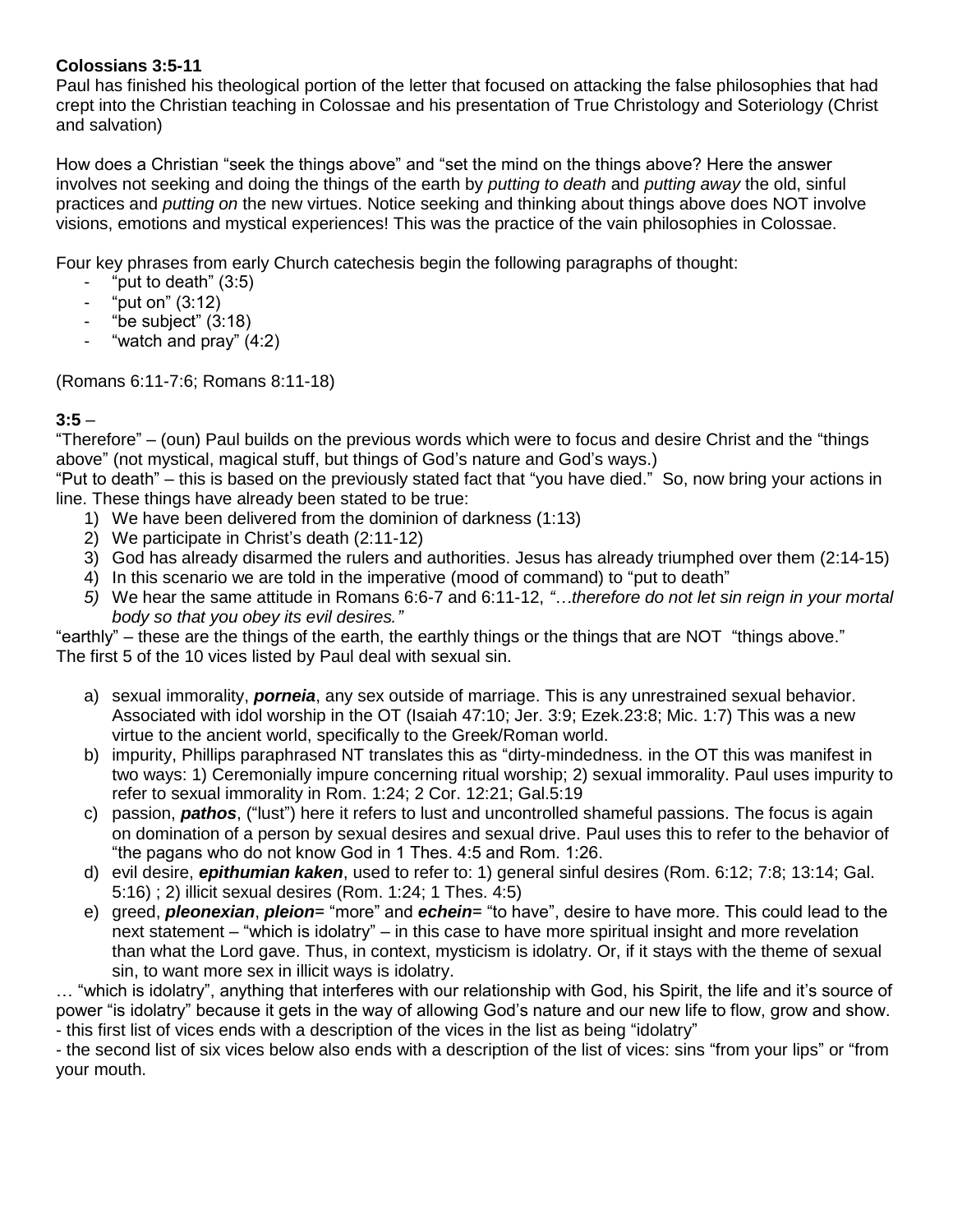#### **3:6** –

"On account of these"

"the wrath of God" – this was an OT concept Zeph. 1:14-15

"is coming" –

- 1) Paul spoke of the wrath of God being revealed in time or in his own day as in Romans 1:18-32, "The wrath of God IS being revealed from heaven….."
- 2) Paul also spoke of the wrath of God being revealed at the end of time at the final judgment:
	- a. Romans 2:5 "because of your stubbornness and your unrepentant heart, you are storing up wrath against yourself for the day of God's wrath, when his righteous judgment will be revealed."
	- b. Romans 5:9 "Since we have now been justified by his blood, how much more shall we be saved from God's wrath through him!"
	- c. 1 Thessalonians 1:10 "…and to wait for his Son from heaven, whom he raised from the dead—Jesus, who rescues us from the coming wrath."
	- d. Romans 2:7-8
- 3) In light of Paul having just spoken about the day Christ's glory is revealed it is fitting that Paul is talking about the pouring out of God's wrath in the final judgment.

# **3:7** –

"once walked" – the old practices and old nature

"when you were living in them." – the old life and life source

- the once/now contrast as seen in Colossians 1:21; 1:22; 2:13 is presented as in Eph.4 –

# **See stages of revisionism from Ephesians**

Paul's focus here is to compare their NEW life to their OLD life which has died in Christ

This means they need to live in the NEW way and "put to death" the OLD ways.

# **3:8** –

"you must put them all away" – *apothesthe* means "to get rid of" and can be used to mean putting away or taking off clothes. This word, *apothesthe*, is used with the contrasting verb *enduo* to mean "to put on" in:

- a) Romans 13:12-14, "So let us put aside the deeds of darkness and put on the armor of light… not in carousing and drunkenness, not in sexual immorality and debauchery, not in dissension and jealousy. Rather, clothe yourselves with the Lord Jesus Christ, and do not think about how to gratify the desires of the flesh.
- b) Eph. 4:22-25 "You were taught, with regard to your former way of life, to put off your old self, which is being corrupted by its deceitful desires; to be made new in the attitude of your minds; and to put on the new self, created to be like God in true righteousness and holiness. Therefore each of you must put off falsehood and speak truthfully to your neighbor, for we are all members of one body."
- this second list uses the word *ta panta* translated "all"
- imperative mood, the mood of command

These next five vices focus on our relationship with others in society, family, church, etc.

The phrase "from your mouth" is interpreted in two basic ways:

- 1) Applying to two sins of the mouth: slander and obscene talk
- 2) Applying to the entire list. This means this is a list of sins or manifestations of the sin nature through the mouth: anger, wrath, malice, slander, obscene talk.

It appears that "from your mouth" modifies this entire list.

The writing of James in James 3:1-6 focuses on the sins of the mouth manifesting the inner sin nature.

- f) Anger- *orge* emotions of hatred, focused on the inner man
- g) Wrath *thumos* an outburst of passion, focused on the outer action (*orge* and *thumos* or anger and wrath are virtually synonyms in the NT
- h) Malice *kakia* evil attitude that manifests in evil actions towards others. This is a vicious mind that will manifest in slanderous speech
- i) slander *blasthemia* is blasphemy against God (Matt. 12:31; Luke 5:21; John 10:33; Rev. 13:1, 5-6) but is slanderous speech when spoke against others (Matt. 15:19; Mark 7:22; Eph. 4:31; 1 Tim. 6:4). Of course, James says that to speak against men is to speak against God himself in James 3:9.
- j) obscene talk *aischrologia* similar to Ephesians 5;4 where the word *aischrotes*, "obscenity", is used. But, this would seem to be obscenity in the form of abusive language towards people. Thus, language that breaks unity and prevents peace in society, family and the community of believers.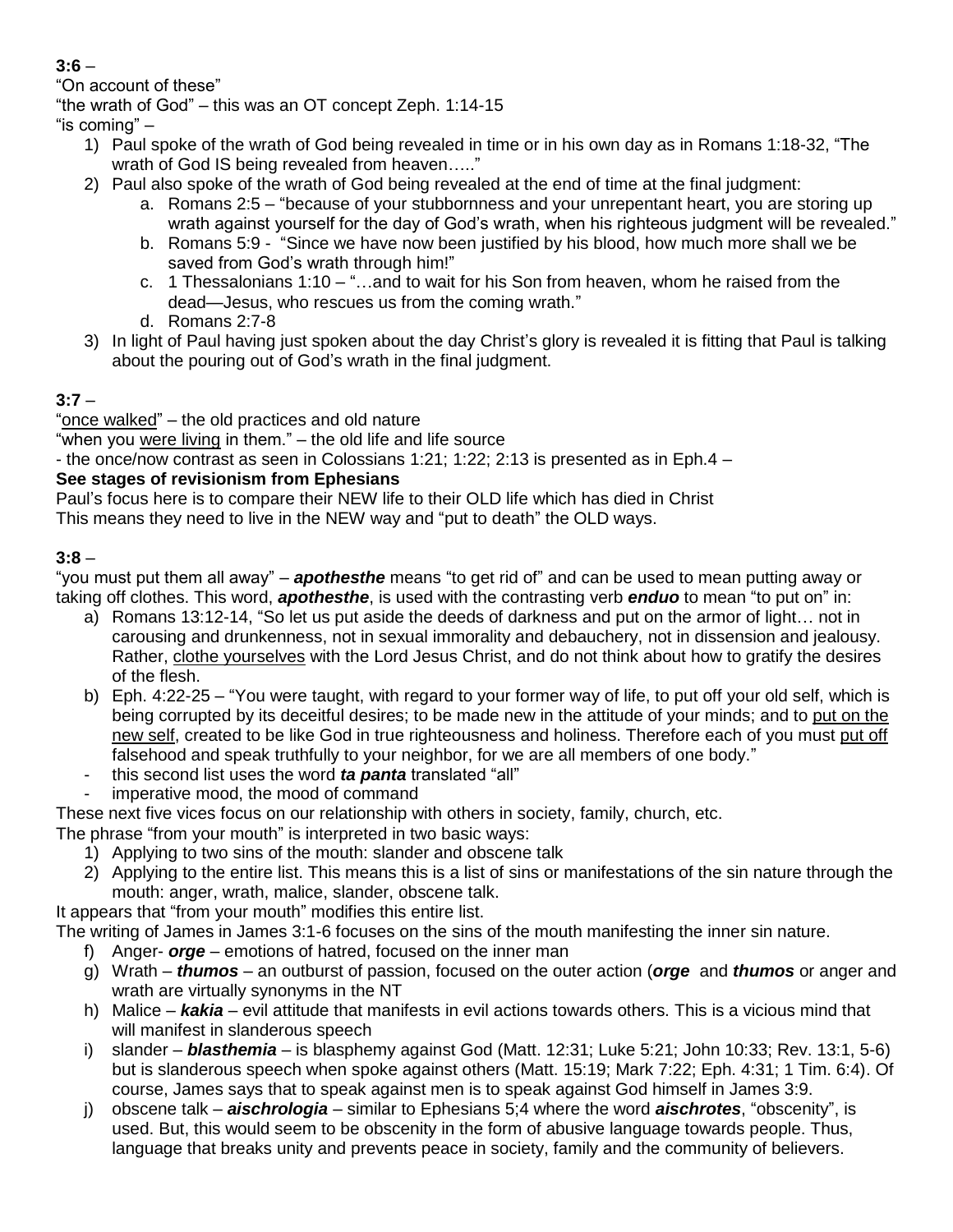k) do not lie – this is the opposite of truth. Since we are a people of Truth there is no place for lying or deception in our new behavior or language. In Romans 1:25 "lie" contrasts with "truth" and in that context "truth" is reality and the "lie" is a false reality, false philosophy, false god, false religion:

> "They exchanged the truth about God for a lie, and worshiped and served created things rather than the Creator—who is forever praised. Amen." – Romans 1:25

"you have put off the old man" "with its practices"

#### **3:10** –

"have put on the new self"

- image of clothing is used where earlier Paul used the image of circumcision
- the verb is aorist tense which indicates this event has already happened. Meaning, their identity has already changed, but their behavior needs to be brought in line with the new reality, new life, new nature, new kingdom, new power, new life source. (Romans 6:1-14; Ephesians 4:17-5:1)

"being renewed in knowledge"

this is present tense which means this transformation in our lives is occurring now and is an ever occurring process in our lives.

- "after the image of its creator"

#### **3:11** –

Vice/Virtue Lists

- Vices listed in the NT: Rom. 1:25-31; 13:13; 1 Cor. 5:10-11; Eph. 5:3-4; 1 Tim. 1:9-10; 6:4-5; 1 Pet.4:3
- Virtues listed in the NT: 2 Cor. 6:6-7; Gal. 5:22-23; Eph. 4:2-3; Phil. 4:8; 1 Tim. 3:2
- The best the OT has to compare to this is Prov. 6:17-19; Jer. 7:9; Hosea 4:2 and even the Ten **Commandments**
- In Greek/Roman culture of the NT times the literature and philosophers had developed vice/virtue lists that may had given form to the NT style seen here in Colossians
- The four cardinal virtues of Hellenism promoted by the stoic philosophers were: wisdom, manliness, self-control, righteousness.
- The corresponding vices were also four in number: folly, cowardice, intemperance, injustice
- But, it is interesting to note that never are the four Hellenistic vices repeated in the NT lists.
- And, Paul's list of the fruit of the Spirit is unique and not duplicated in secular philosophy of his day.
- It may be that Paul and the NT writers develop their list with help from the Old Testament.
- Consider that Leviticus taught sexual morality and addressed anger, wrath, malice, love in the holiness Code found in Leviticus 17-26.
- The writing and teaching of the Qumran community may also have helped develop the concept of lists.
- If Paul is developing OT ideas with these two lists in Colossians 3:5-10, we can see his use of the Ten Commandments (idolatry) and the Leviticus Holiness Code which basically tells the Colossians to reject the false teaching (idolatry) and its immorality and pursue the character of God, who is their Father, by being holy as he is holy with their new nature (or, new life).

List One – IDOLATRY – sexual immorality, impurity, passion, evil desire, greed List Two – SINS OF THE MOUTH – anger, wrath, malice, slander, obscene talk

#### **3:9** –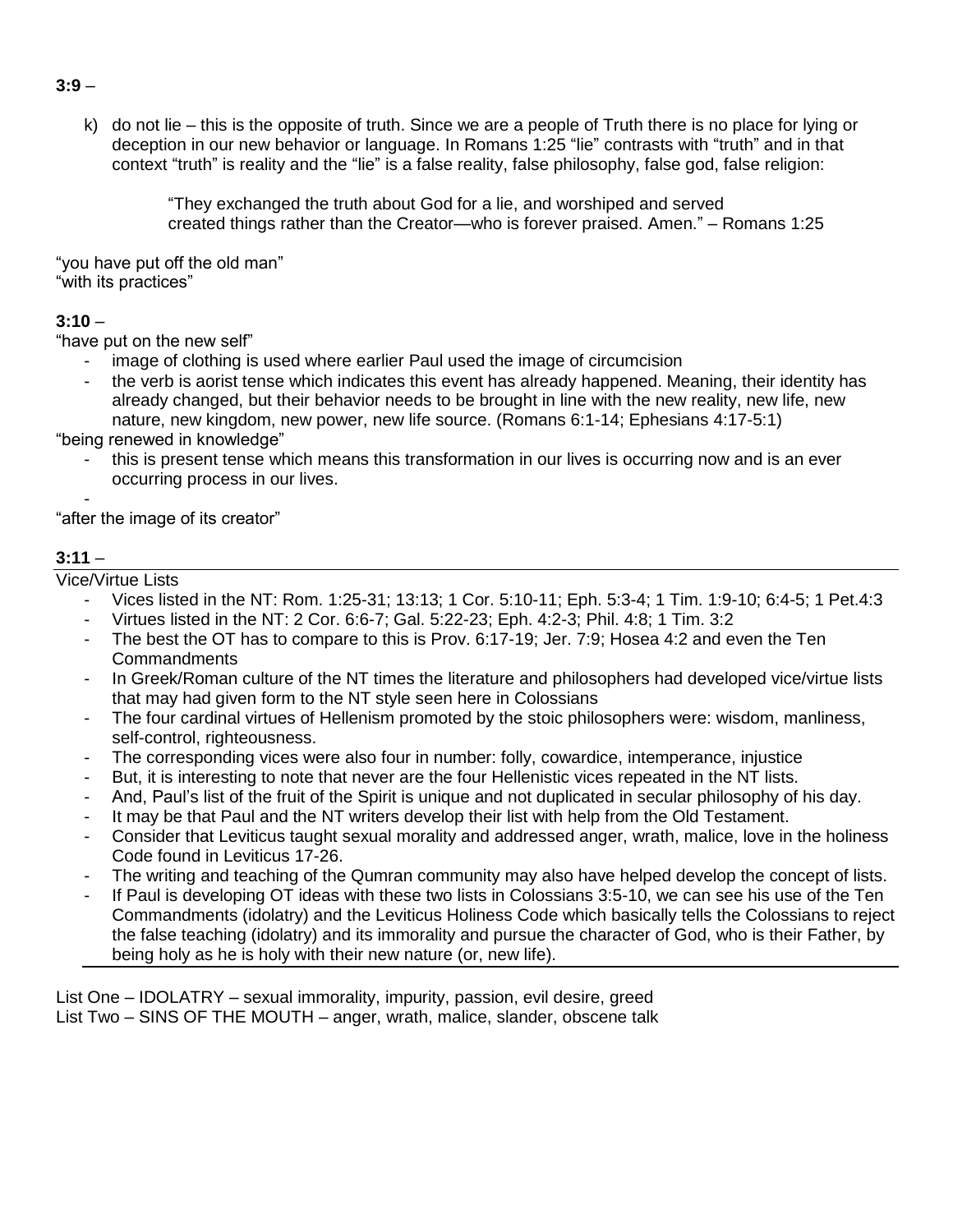# **Ephesians 4:17-19 - Reversionsim**

The Eight Stages of Reversionism (or, backsliding)

"So I tell you this, and insist on it in the Lord, that you must no longer (1)live as the Gentiles do, (2)in the futility of their thinking. They are (3)darkened in their understanding and (6)separated from the life of God

 $\leq$ because of (5)the ignorance that is in them  $\leq$ due to (4)the hardening of their hearts. (7)Having lost all

sensitivity, (8) they have given themselves over to sensuality so as to indulge in every kind of impurity, with a continual lust for more."

## **(1) Reaction/Distraction Stage** ( *". . .live as the Gentiles do. . ."*)

Gentiles unbelievers cannot focus on God during good or bad times.

The carnal believer faces impact in their life from circumstances that surface as a distraction (good or bad).

Impact- When something happens in life that causes you to spiritually flinch or look away from God. Like a bird hitting the windshield of a car, circumstances hit your view of God

Reaction- When you respond like a Gentile during circumstances and look away from the windshield.

Distraction- While you look away your focus is placed on something else. At this point you continue because you are either ignorant of doctrine or arrogant towards doctrine.

# **(2) Frantic Search for Happiness** *(". . .in the futility of their thinking. . .")*

"Futility" is the Greek word  $\mu\alpha\tau\alpha\iota\sigma\eta\iota$  or "mataiotati" is the word for emptiness, futility, worthlessness. New Testament uses it to refer to:

- Presumption of human thought
- Pagan Idolatry
- A deceitful way of life

The idea of emptiness in their thinking gives the impression of a vacuum in their soul that will implode and suck in the first thing they see after the impact of life in stage one.

- This stage is very deceitful because everything seems peaceful and happy. All ideas and actions are quickly justified and engaged in.
- It is a period of great freedom and unhindered burdens, similar to the experience of a person falling through the air after leaving the top of a ten story building. At least, a great sense of freedom and control for the first nine floors down. Hitting the ground is the beginning of stage three

## **(3) Boomerang Stage (". . .darkened in their understanding. . .")**

Frustration results from decisions made during stage two.

Adversity will increase forcing you to make a decision to return or continue into stage four.

This is the most common place for a believer to try to recover. But, they must have been taught how to recover and how to maintain or else they will never return to God's perfect plan.

Attitudes of people in Boomerang Stage:

- 1. They want to try one more attempt at happiness without returning to God
- 2. They want to solve the problem without God due to their guilt.
- 3. They become angry at God and enter a more conscious rebellion.

## *(Stages 4, 5, 6 overlap but connect like a chain.)*

# **(4) Black Out of the Heart** *(". . .the hardening of their hearts. . ."*

The heart, or soul, is distorted, disengaged, or blacked out by the old sin nature.

When the heart is dysfunctional the emotions are left unrestrained and in control.

This leads quickly into stage five, Emotional Revolt

# **(5) Emotional Revolt of the Soul** *(". . .the ignorance that is in them. . .")*

Emotional revolt creates psychotic behavior

Emotions swing believer back and forth

Personality is fractured and the believer swings through a wide range of personalities during a daily routine: happy, cheerful, apathy, self pity, crabby, miserable. Romans 7:24, "wretched man" is a psychological term